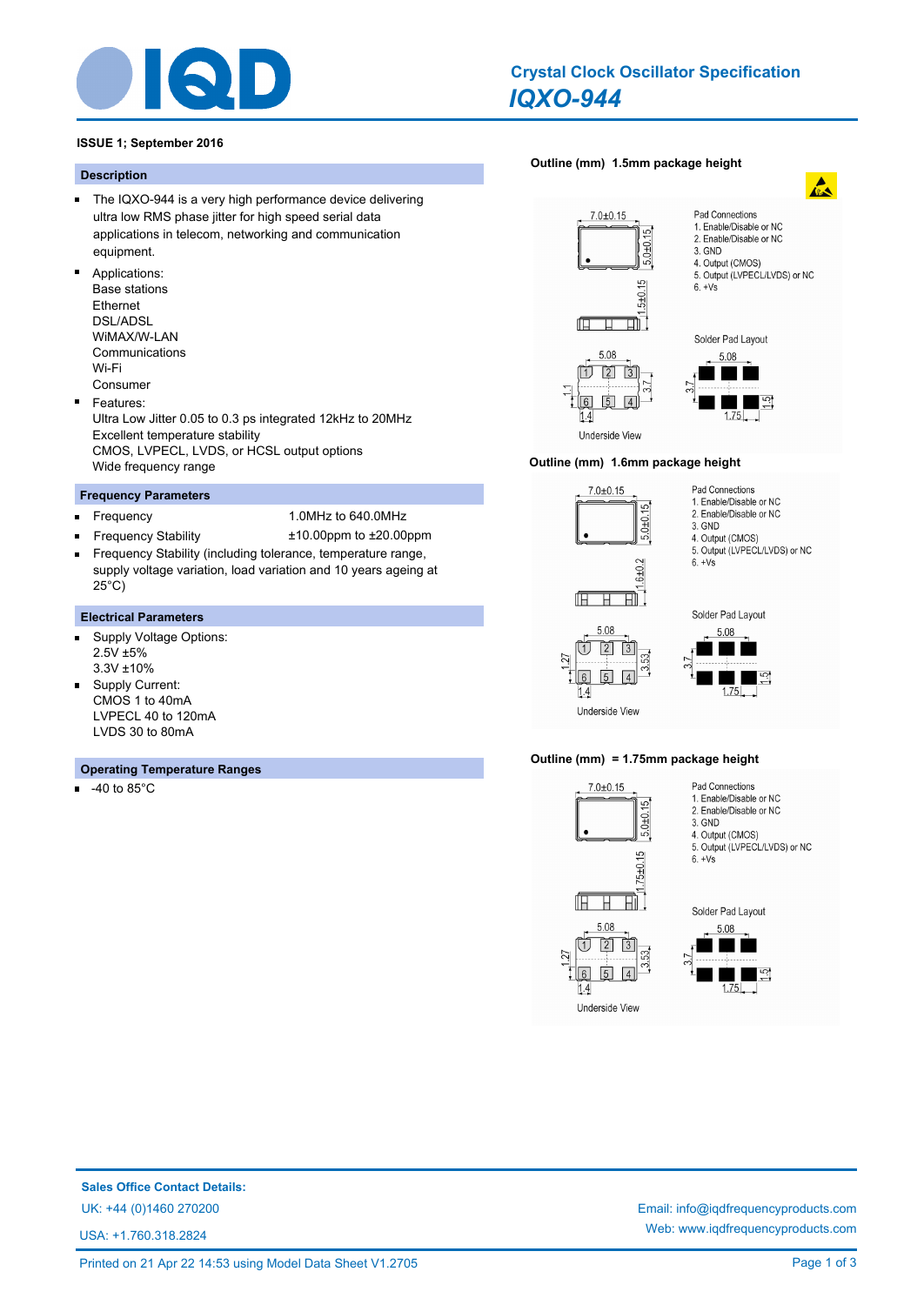

## **Output Details**

Output Compatibility CMOS/LVPECL/LVDS Output Characteristics (CMOS up to 200MHz): Load: 15pF Output Low (Vol): 10%Vs max Output High (Voh): 90%Vs min Duty Cycle @ 50% Vs: 45/55% max R/F Time (@ 90%/10%): 3ns max Phase Jitter (12kHz-20MHz): 0.05 to 0.3ps rms max Output Characteristics (LVPECL): Load: 50Ω Output Low (Vol): Vs-1.6V max Output High (Voh): Vs-1.03V min Duty Cycle (@ Vs-1.3V): 45/55% max R/F Time (@ 80%/20%): 0.6ns max Phase Jitter (12kHz-20MHz): 0.05 to 0.3ps rms max Output Characteristics (LVDS): Load: 100Ω Differential Output Voltage: 350mV Duty Cycle (@ 1.25V): 45/55% R/F Time: 0.6ns max Phase Jitter (12kHz-20MHz): 0.05 to 0.3ps rms max

## **Output Control**

 $\blacksquare$ Enable/Disable: Logic '1' (70%Vs min) to pad 1 or no connection enables oscillator output Logic '0' (30%Vs max) to pad 1 disables oscillator output

#### **Environmental Parameters**

- Shock: MIL-STD-883, Method 2002  $\blacksquare$
- Storage Temperature Range: -55 to 125°C
- Humidity: after 48 hours at 85 °C ±2 °C 85 % relative humidity  $\blacksquare$ non-condensing
- Thermal Shock: MIL-STD-883, Method 1011
- Vibration: MIL-STD-883, Method 2007

#### **Ordering Information**

\*minimum information required n Frequency\* Model\* Output Type\* Pad 1 or 2 function\* Supply Voltage\* Frequency Stability\* Operating Temperature Range\*

#### **Compliance**

| RoHS Status $(2015/863/EU)$  | Compliant      |
|------------------------------|----------------|
| ■ REACh Status               | Compliant      |
| ■ MSL Rating (JDEC-STD-033): | Not Applicable |
|                              |                |

## **Packaging Details**

- Pack Style: Bulk Loose in bulk pack Pack Size: 1
- Pack Style: Reel Tape & reel in accordance with EIA-481-D Pack Size: 2,000

#### **Pb-Free Reflow**

## **Sales Office Contact Details:**

USA: +1.760.318.2824

UK: +44 (0)1460 270200 Email: info@iqdfrequencyproducts.com Web: www.iqdfrequencyproducts.com